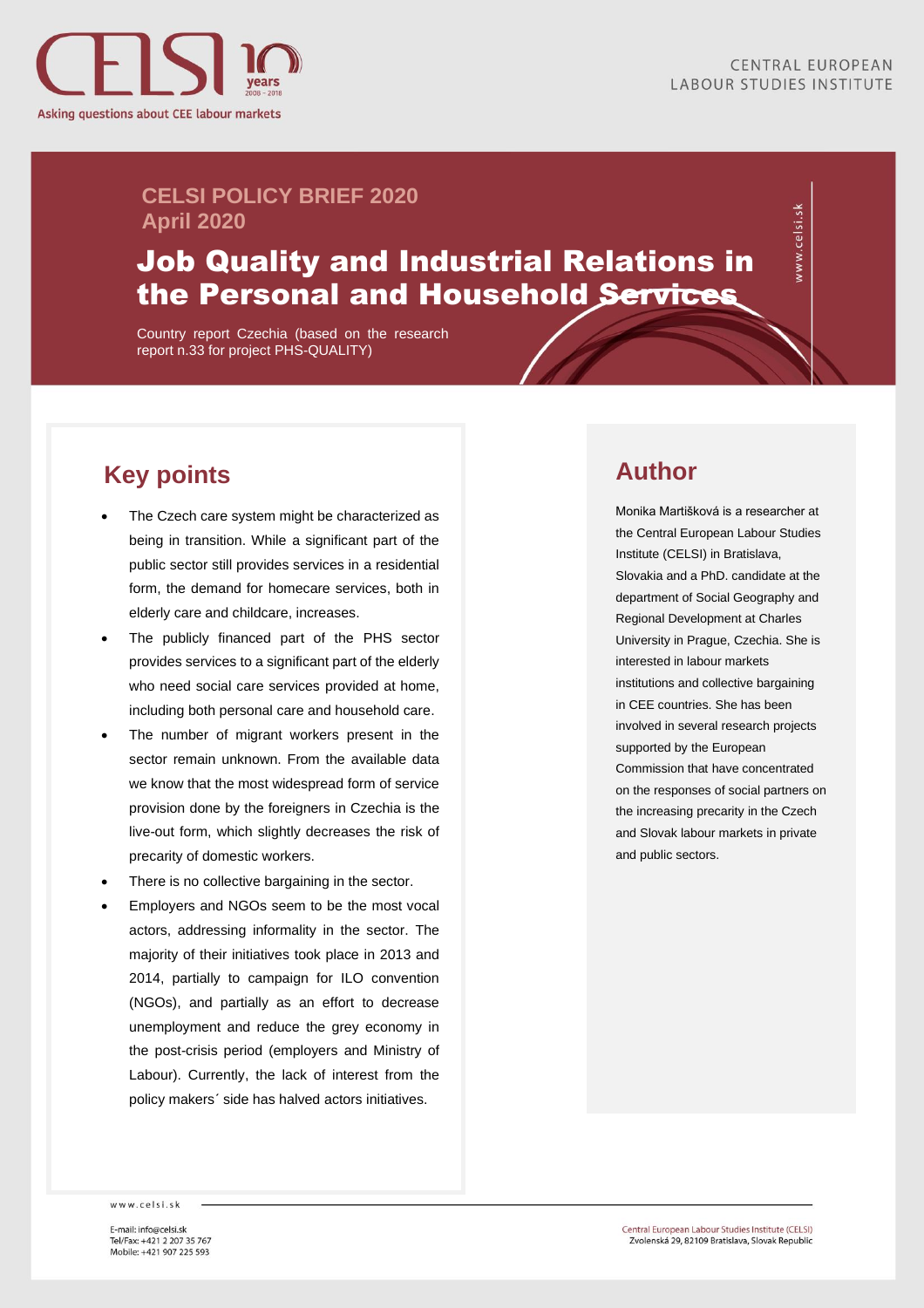

# **1 Organization of the sector**

According to the sources of financing, the PHS sector can be divided into public and private. In the case of Czechia, as we argued in the report, public financing ensures formal employment relations in the sector, while various private resources lead to precarity and semi-formality and informality in working conditions.

The public PHS sector, regulated and controlled by public institutions is targeted at care services. Both healthcare services and social care services are provided in the vast majority to elderly and disabled people. The private PHS sector encompasses personal and household services provided at home such as childcare, cleaning services and increasingly, care for elderly people on the basis of semi-formal and informal employment relations financed solely from the private resources of those households. While the public part of the sector is larger in terms of clients, formalized in terms of regulation, financed mostly from public resources, the private one is poorly regulated, provided only by private subjects (agencies and individuals), and employees are exposed to far more precarious working conditions.

## **2 Working conditions in the PHS sector**

Working conditions in the public part of the sector, despite being mostly formalized and in line with labour legislation, does not fully prevent precariousness. The biggest issues are low wages,

www.celsi.sk

overtime work, poor work management, and client attitudes to service providers, which create the mixture of potentially difficult and precarious working conditions especially with regard to health and safety at work. In recent years, the lack of employees also increased the pressure on work performance.

For the private part of the sector, Czech legislation does not recognize work in households as a specific type of work and is considered to fall under a standard employment relationship and/or under Commercial Code provisions, which paradoxically pushes the majority of domestic workers and their employers (households) outside the scope of legal employment relations.

In the private part of the sector, especially in cleaning and childcare services, we find various forms of semiformal and informal employment relations. Semiformality refers to the situation where a domestic worker officially has an employment contract, but this contract underestimates the actual hours worked in the sector and/or encompass a vague or incomplete specification of the job tasks. Another form of semiformality in the sector is the use of self-employment to provide domestic work, mostly used by foreigners to attain justification to stay in the country.

# **3 ILO convention on domestic workers**

In 2012, the Czech parliament discussed but did not approve ILO convention no. 189/2011 on domestic workers. The main argument was a very limited incidence of domestic work and no evidence about the violation of workers´ rights. The argumentation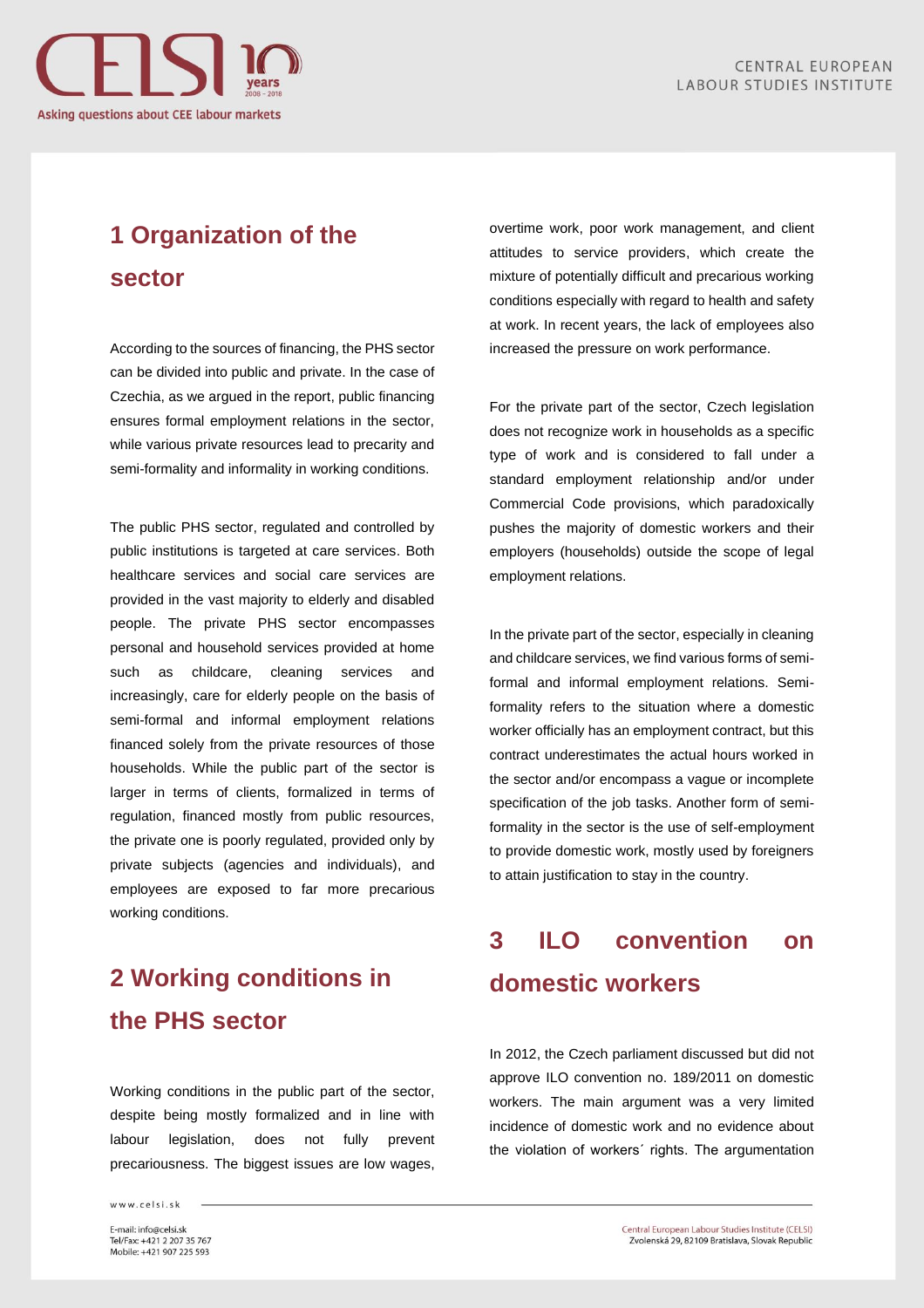

was based on official statistics, which could not indicate informality in the sector. Until now, no representative study about the sector´s size has been provided. And as a consequence, there is no political will to tackle it.

### **4 Actors in the PHS sector**

The actors can be distinguished, according to who they represent, a) home healthcare providers and social care providers and their associations, b) NGOs which focus on increasing the protection of foreign domestic workers and c) trade unions. Although trade unions supported ILO convention adoption for domestic workers in the 2012 legislation process, their activity in the sector is otherwise limited.

There is no social dialogue in the sector, specifically targeted at domestic workers. Both social partners address problems mostly associated with the functioning of the public part of the sector (financing, quality of services and sustainability), while the informality and working conditions in the private part of the sector are rarely revealed. The trade union in healthcare and social care is trying to conclude a collective agreement at the sector level which would cover employees in social services employed in the public part of the sector, including those providing homecare services. Nevertheless, most of their effort is targeted at increasing the protection of social workers in residential care services, while other subsectors in the care sector, including the PHS sector, are less represented. Low unionization rate of in the care sector partially is the reason.

The employer´s association in Czechia, which represents social care providers, has in its agenda the introduction of a voucher system in domestic care. Their motivation is primarily led by the economic interest to increase employment and fight informality in the sector. The most discussed model is similar to the one introduced in France or Belgium, encompassing state subsidies into the sector, targeted at decreasing unemployment rates and informality in the sector while increasing the demand for household services. As the representatives of the organization claimed in 2020, despite still being in their agenda, there is a significant lack of will on the government´s side to deal with informality in the sector.

The missing engagement of the trade unions in the informal part of the sector and towards foreigners is replaced by the activities of civil society organizations (CSOs). Active CSOs mostly point out the working conditions of migrant workers in the sector, while Czech citizens providing homecare services are mostly out of the scope of their activities. The most vocal organization, Sdružení pro integraci a migraci (Association for integration and migration - SIMI), conducted a campaign in 2014, which included lobbying, research and PR activities to draw the attention of politicians and public to the ILO convention and labour rights of foreign domestic workers.

### **4 Conclusions**

The combination of household preferences to have care provided by relatives, increasing demands on career development of relatives and an ageing society makes the Czech case the model of transition where demand for homecare increases, but publicly financed and accessible residential services are still

www.celsi.sk